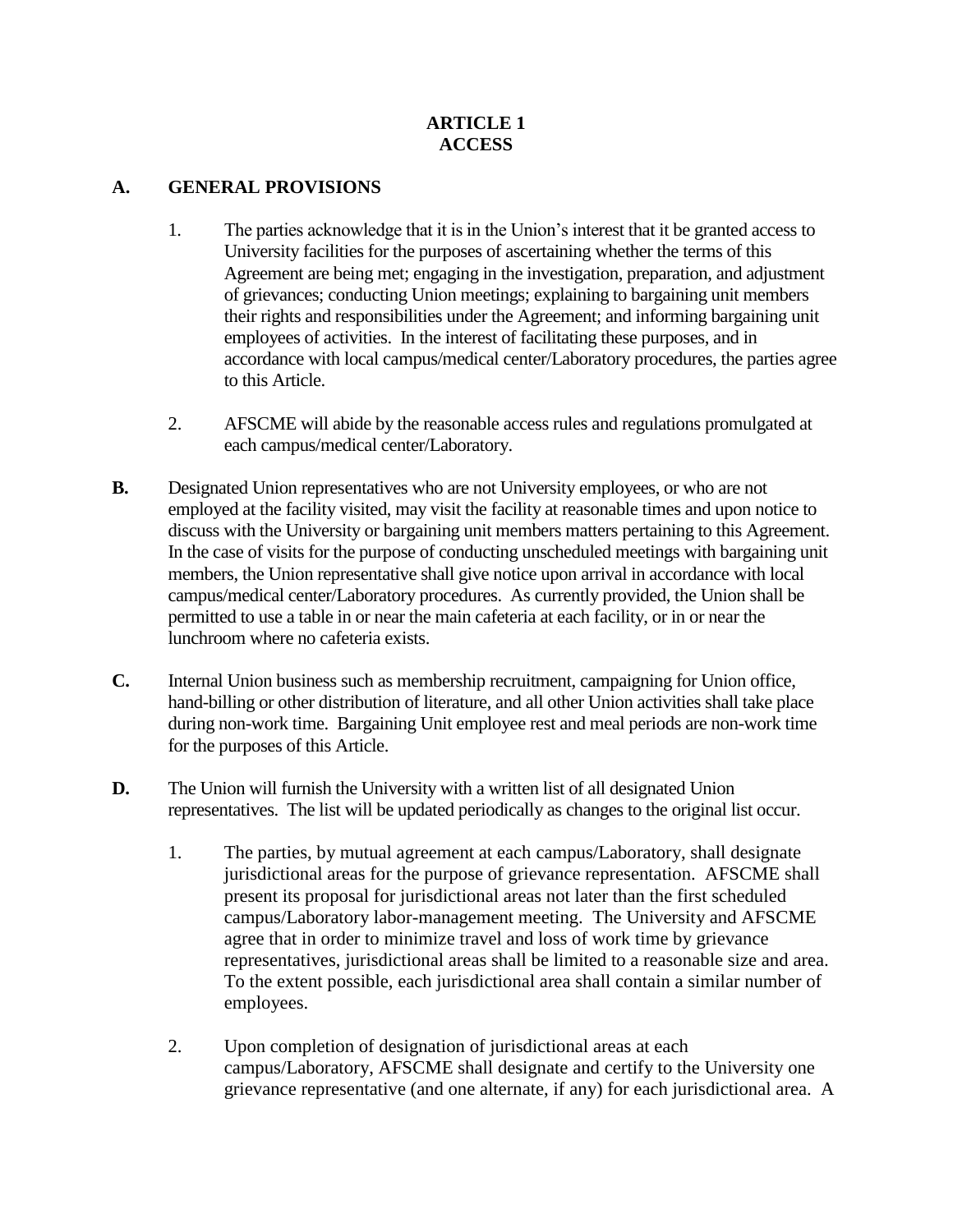designated grievance representative may be the grievance representative for one or more shifts. Subsequent to initial certification of grievance representatives at each campus/Laboratory, AFSCME shall maintain as current such list of grievance representatives. Until agreement has been reached regarding jurisdictional areas at each campus/Laboratory, the University will recognize grievance representatives certified as current at the time this Agreement is signed.

- 3. Grievance representatives certified by AFSCME shall have authority to act on behalf of AFSCME in all matters related to grievance representation. Any actions taken by or agreements reached between such grievance representatives and the University shall be binding upon employees represented by AFSCME.
- 4. Time in a without-loss-of-straight-time pay status for grievance representatives shall be as specified in Section F of Article 9 - Grievance Procedure. In no event shall the grievance representative receive payment for time spent in performance of his/her representation duties during any shift other than that representative's regularly scheduled shift. If a certified alternate grievance representative performs the representation duties of the certified grievance representative during the regularlyscheduled shift of the latter, any and all hours spent pursuant to Section F of Article 9 - Grievance Procedure shall be charged to the certified grievance representative.
- **E.** Where operational requirements or other restrictions do not permit unlimited access, the University reserves the right to designate the place of the meeting and/or to require a University representative to accompany the Union representative.
- **F.** AFSCME officers and representatives and bargaining unit employees, including local Union officers and representatives, shall not conduct any Union activity or Union business on University premises or while in pay status with the University unless such activity is specifically authorized by the provisions of this Agreement and is conducted in accordance and conformance with campus/medical center/Laboratory procedures.
- **G.** The University retains the right to enforce access rules and regulations in accordance with local campus/medical center/Laboratory procedures. The types of sanctions which may be imposed upon the Union as a result of a University determination that an access rule or regulation has been violated include, but are not limited to:
	- 1. Expulsion of and denial of access to the particular non-employee officer(s) or representative(s) of AFSCME who violate the rule(s) or regulation(s) for a specified period of time or permanently; and
	- 2. Denial of access to and discipline of University employee AFSCME representative(s) who violate the rule(s) or regulation(s).

#### **H. BULLETIN BOARD**

1. AFSCME shall have access to general purpose bulletin boards and shall have the use of those bulletin boards subject to campus/medical center/Laboratory custom, usage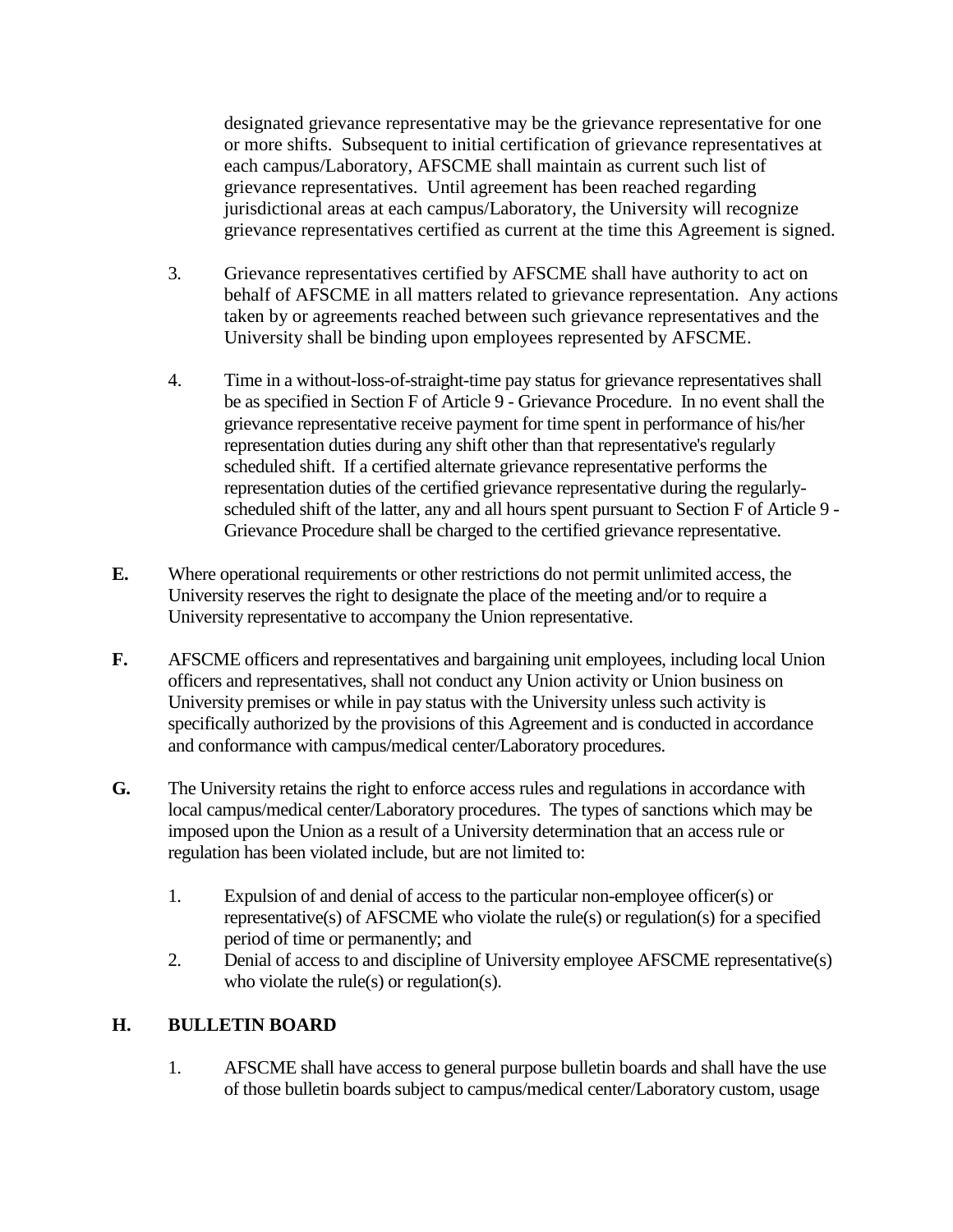and practice for the display of appropriate materials related to union representation. The Union may also use bulletin boards designated by the University to post materials related to Union business.

- 2. Any materials posted on bulletin boards must be dated and initialed by the Union representative responsible for the posting and a copy of all materials posted must be provided to the appropriate University representative at the location at the time of posting.
- 3. Bulletin board space available to AFSCME shall be maintained by the president of the local Union. Unless mutually agreed otherwise, no materials shall remain posted for a period of more than thirty (30) calendar days.
- 4. In the event the parties meet and mutually agree as to the location and size of additional bulletin boards, any and all costs associated with the purchase and placement of such boards shall be evenly split by the Union and the University.
- 5. Wall racks and literature display equipment, if any, shall be subject to the same provisions of this Article regarding bulletin boards.

## **I. PATIENT CARE AREAS**

- 1. AFSCME representatives shall have access to patient care areas only as necessary for travel to and from business in those places set forth in Appendix C. AFSCME representatives shall not contact bargaining unit members in, linger in, or use patient care areas for the purpose of conducting AFSCME business. When the designated campus/medical center/Laboratory official and the AFSCME representative mutually agree that a visit to a patient care area is necessary in attempting to adjust grievances, access to patient care areas will be granted.
- 2. "Patient Care Area" includes:
	- a. Chart rooms and rooms that function as or are in the nature of chart rooms;
	- b. Nursing stations;
	- c. Patient and/or visitor lounges including patient conference rooms, sitting rooms, and solaria; Libraries or study areas located within patient care areas;
	- d. Patient floor and operating room area corridors; and
	- e. Patient rooms, operating rooms, laboratories, clinics, and other treatment and patient care areas.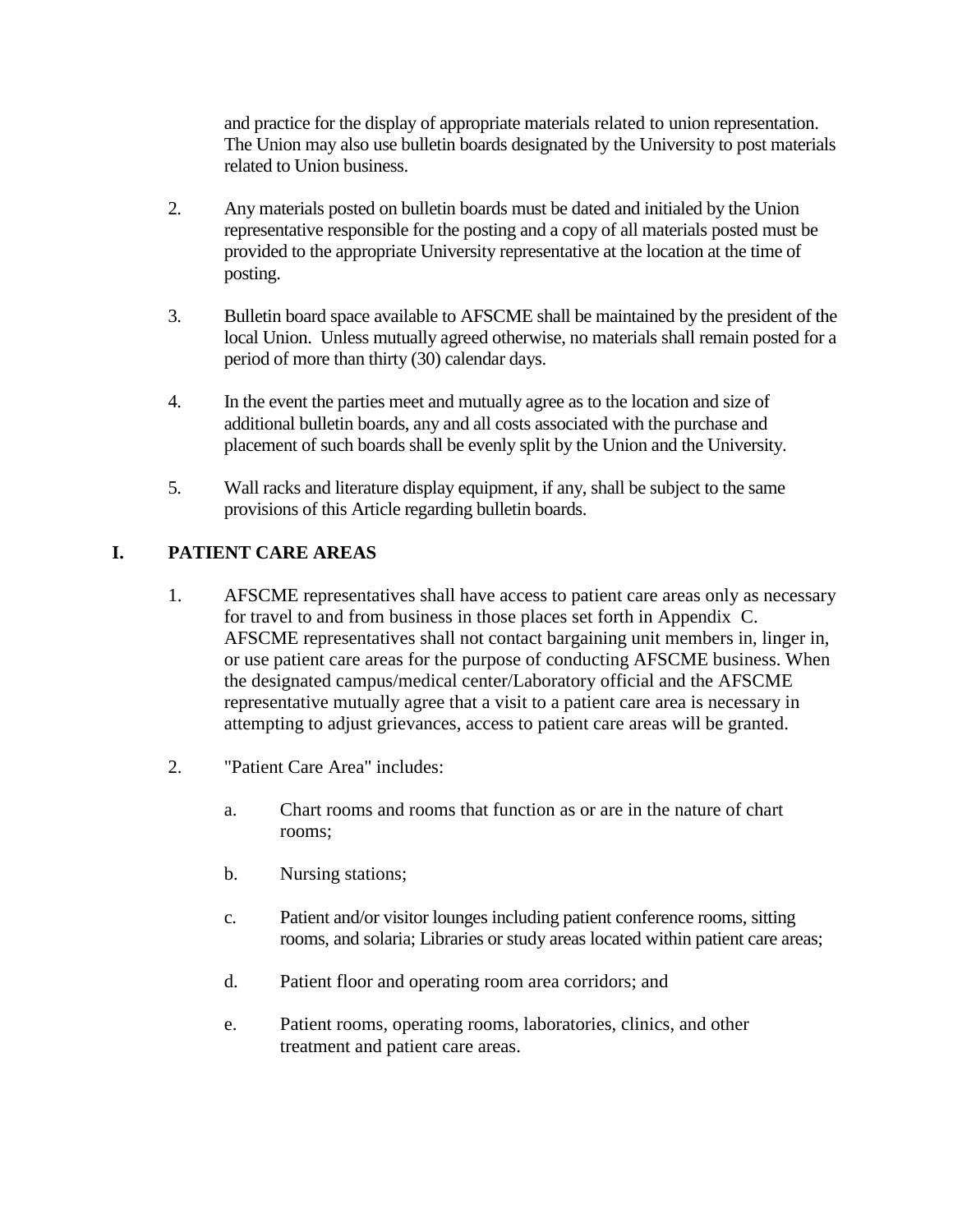3. Union representatives shall be given a campus/medical center/Laboratory orientation which shall review access areas, general safety and health requirements, and procedures for the scheduling and use of certain rooms. Attendance at the orientation shall be a prerequisite to access. The university and the union may mutually agree to waive the prerequisite in the appropriate circumstances.

## **J. MAIL SERVICE**

- 1. In Individually addressed mail on which U.S. postage has been paid which is received by the University bearing an employee name and accurate address will be distributed to the employee in the normal manner and in accordance with University procedures and policies with regard to the U.S. mail.
- 2. locations where individual employee mailboxes exist, the Union may use such boxes provided:
	- a. The boxes are in non-work areas;
	- b. Access is otherwise consistent with the access provisions of this Agreement; and
	- c. The use complies with applicable campus/medical center/Laboratory rules and regulations.
- 3. Such mailings must be of a reasonable size and volume and prepared by the Union in accordance with prescribed University mail policy. With regard to AFSCME placing materials in the mailboxes of individual employees, the contents of such mailings shall relate to the matters listed below:
	- a. Union recreational and/or social affairs;
	- b. Union appointments;
	- c. Union elections;
	- d. Results of Union elections;
	- e. Union meetings;
	- f. Rulings or policies of the International Union; and
	- g. Reports of union standing committees.
- 4. Union use of the University mail systems involved shall in no way obligate the University to pay for or to provide the cost of postage or any other delivery charge. It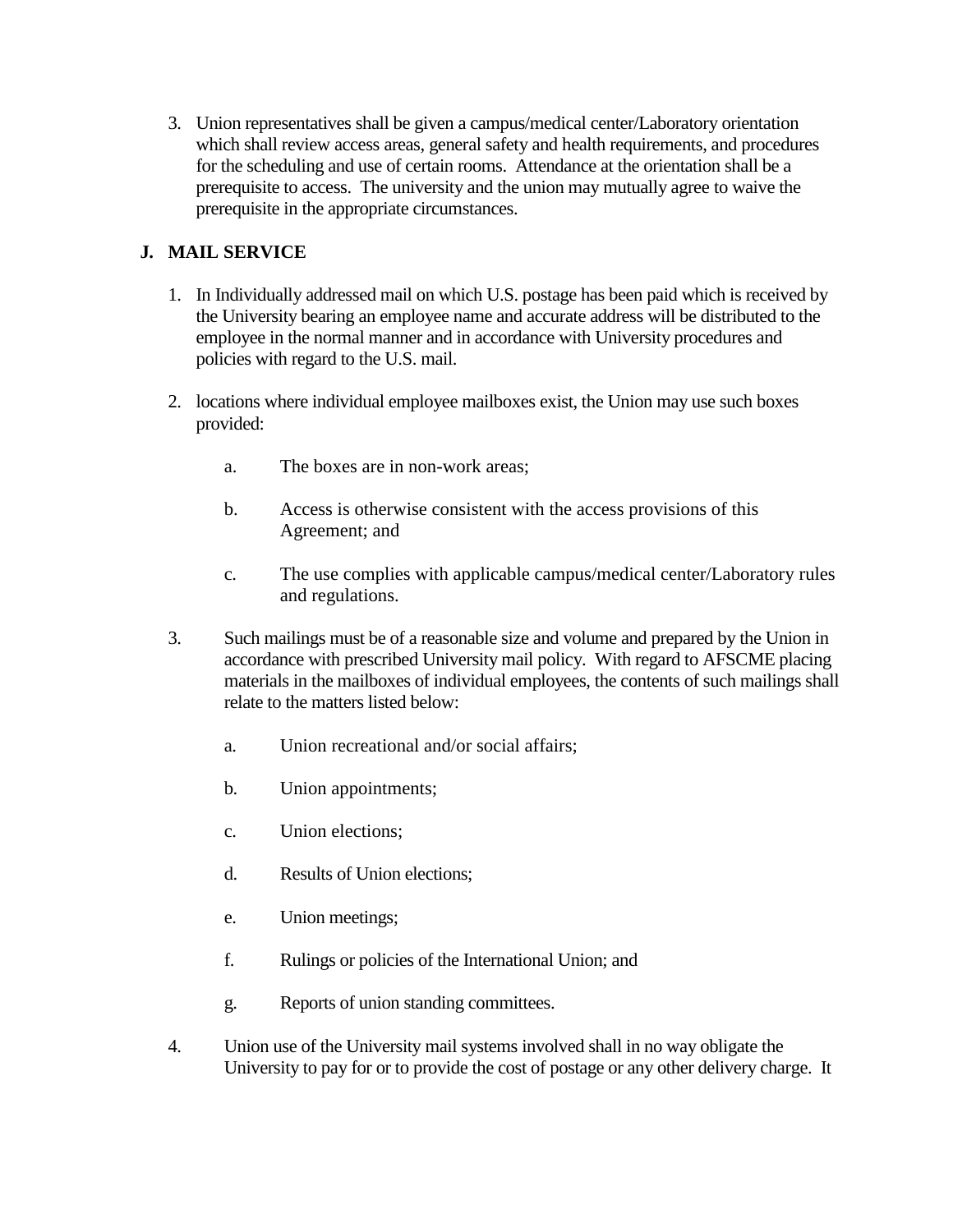shall be the responsibility of the local Union president to ensure the Union complies with all governmental and University rules and regulations related to mail.

5. The Union agrees to indemnify, defend and hold the University harmless against any claims made of any nature and against any suit instituted against the University arising from the bulletin board and/or mail delivery privileges provided in this Article.

### **3. INFORMATIONAL MATERIAL**

A packet of Union informational material shall be provided to each new employee represented by AFSCME. The material contained in such packet shall be determined by mutual agreement achieved through the local labor-management meeting. The University shall be responsible for the distribution of the packet.

#### **4. TELEPHONE USE**

- 1. On a call-by-call basis, with express permission from the immediate supervisor, local Union officers may use existing University telephones for the sole purpose of conducting Union business which is specifically authorized by section F of Article 9 - Grievance Procedure of this Agreement. No calls of any type shall be made which result in a charge other than the local rate for the call. Conference calls or calls involving tolls, long distance charges or utilizing such systems as ATSS or TMS shall not be made. The frequency and duration of permitted phone calls shall not be such as to interfere with or disrupt the employee's completion of work assignments, nor impair the efficiency of University operations. The University may keep a record and log of Union use of the telephone system.
- 2**.** Employees' work telephone numbers shall not be listed on any Union literature or in any Union publication. In the event phone use by an employee is disruptive to the accomplishment of the employee's assigned work or to University operations, the employee's ability to use the University's telephone facilities shall be terminated.

#### **M. USE OF UNIVERSITY FACILITIES**

Subject to the time, place and manner rules in effect at the time of a Union request for use of facilities, University facilities may be used for Union meetings subject to the operating needs of the University. Requests for use of such University facilities shall be made in advance to the appropriate University representative. In the event the facilities requested by the Union have already been scheduled for other activities at the time the University receives the Union request, the University shall not be required to change the existing scheduled use of the facility to accommodate the Union. As required by the University, the Union shall reimburse the University for expenses such as room rental, security, maintenance and facility management costs or utility costs incurred as a result of the Union's use of University facilities. Such costs will at a maximum be consistent with the amount normally charged to other non-University groups for provision of such services.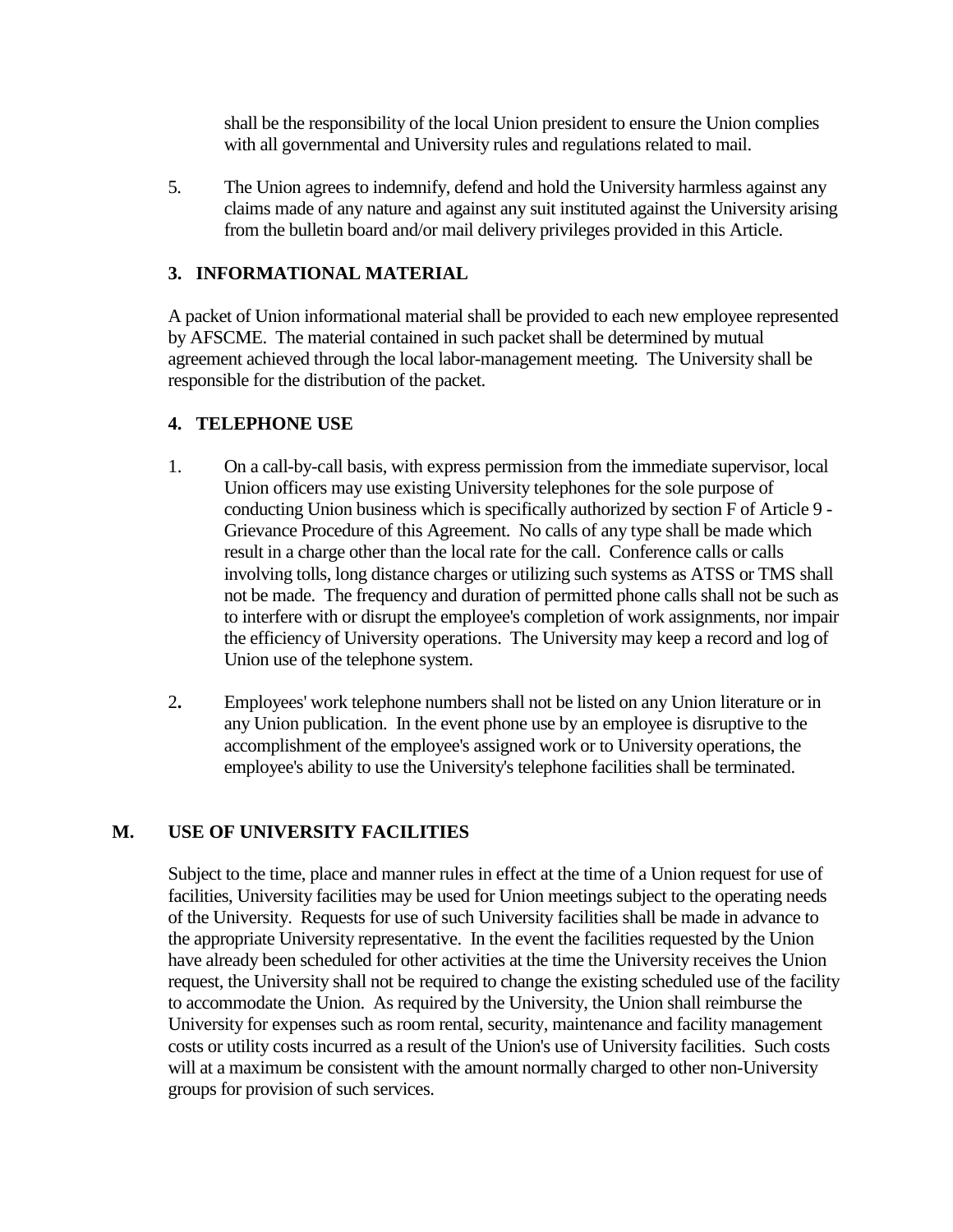#### **N. PREPARATION, PRINTING AND DISTRIBUTION OF THE AGREEMENT**

- 1. In consultation with the Union, the University shall prepare the official version of this Agreement. The Union may review the camera ready copy of the Agreement prior to printing.
- 2. The University shall post a copy of the final official Agreement on the UCOP Labor Relations website (UCNet) after review by the union.
- 3. The Agreement shall be available electronically only.

#### **O. Access to Employee Contact Information**

- 1. On a monthly basis, the University shall provide AFSCME with an electronic list via File Transfer Protocol (FTP) of all employees in the bargaining unit. The list will include the following categories: name, title, title code, most recent date of hire, annual salary rate, percentage appointment, and hiring unit. In addition, the list will include the home address, home telephone number, personal cell phone number, personal email address, and work location of bargaining unit members unless the employee has specifically requested in writing to AFSCME that the home and/or personal information not be released. The University will provide AFSCME a weekly list of changes (e.g. new hire, corrections, transfers, salary changes, contact information) via FTP that have occurred within the bargaining unit.
- 2. On April and October of each year, the University will provide AFSCME with a disaggregated bargaining unit demographics list that includes Age, Sex Code, Ethnic Origin Group Code, Medical Insurance Plan Coverage Code, Veteran Status Code, War/Campaign/Expedition Veteran Status Code, and Recently Separated Veteran Date.
- 3. Upon written request by AFSCME, the University will provide the undisclosed home addresses to a mutually agreed-upon mailing service firm through which AFSCME can correspond with said individuals. The mailing service shall keep confidential the home address of the employees who have requested that the home information not be released. AFSCME will bear all costs associated with this service.
- 4. Employee personal contact information (home addresses, home phone numbers, personal cell phone numbers, personal email addresses) shall be maintained as confidential by the Union. The Union shall take all reasonable steps to ensure the confidentiality of all personal contact information provided to it under this Article.
- 5. The Union agrees to defend, indemnify and hold harmless the University of California (including its subdivisions and employees) from any claim, suit or liability of any nature arising from (a) a challenge to the validity of this Section; or (b) any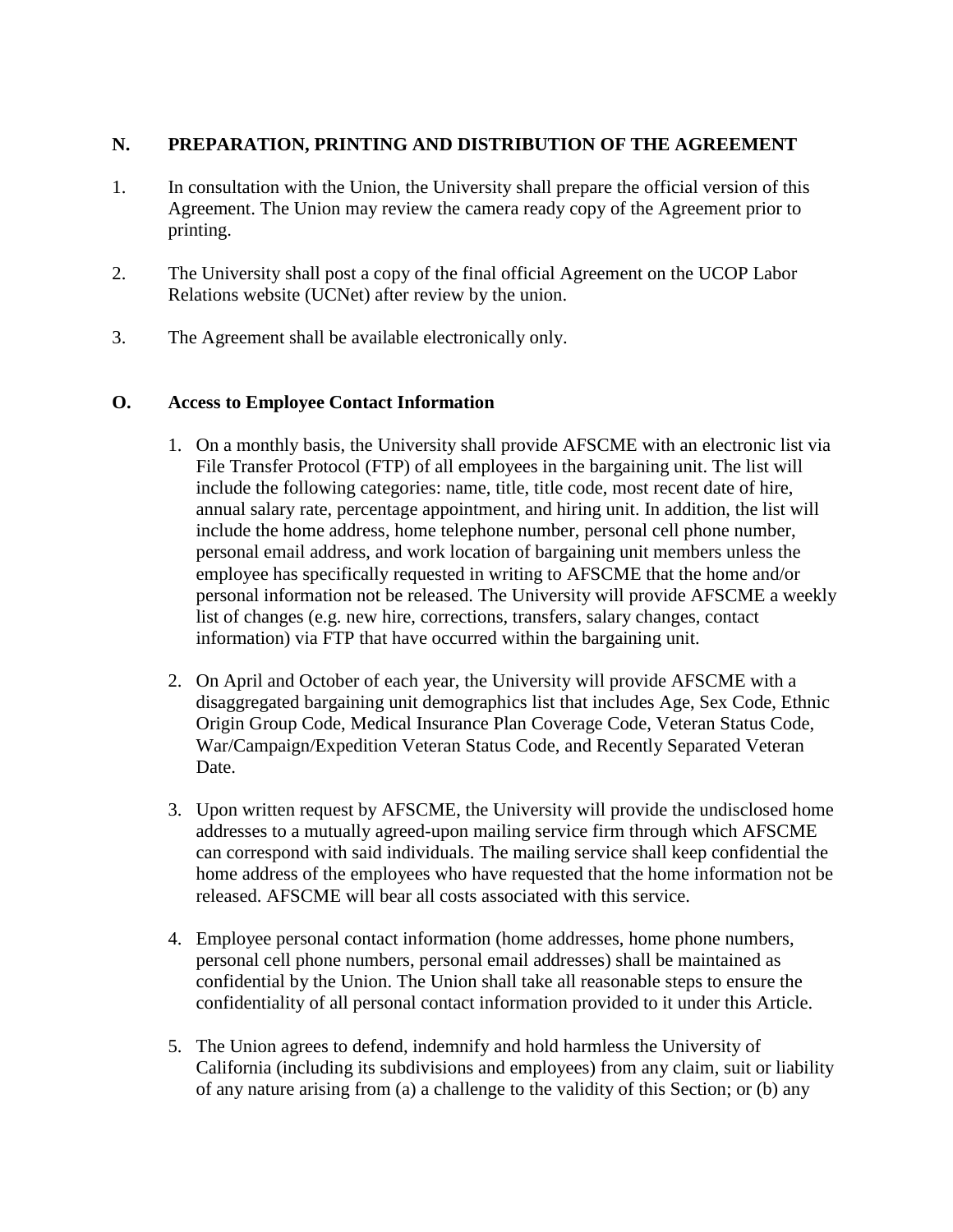action of the Union taken pursuant to, or in violation of, this Section. The Regents will give the Union prompt written notice of any claim, suite or liability which it contends is subject to this provision.

6. In the event legislation is passed that is applicable to the University of California and conflicts with this Article, the parties agree to meet and confer to amend this Article to comply with such legislation.

# **P. NEW EMPLOYEE ORIENTATIONS**

The following provisions shall apply to "new employee orientation," which means that onboarding process of a newly hired public employee whether in person, online, or through other means or mediums, in which a newly hired employee is advised of employment status, rights, benefits, duties and responsibilities, or any other employment-related matters.

1. Notice:

The Employer shall provide the Union at least fifteen (15) business days' written notice by email (to address that the Union shall provide to the Employer) of all group employee orientations in which Employer personnel advise newly-hired employees (including at least one newly hired employee in an AFSCME-represented title) of information regarding employment status, rights, benefits, duties, responsibilities, or any other employment-related matters. The Employer's notice shall include the name, payroll title and department of all AFSCME-represented new employees anticipated to attend. If a new employee is hired less than fifteen (15) business days prior to an orientation, the Employer shall provide the Union notice concurrent with that provided to the new employee.

2. Access:

At all orientation meetings as defined in 1. above:

- a. The Employer shall afford the Union thirty (30) minutes during employees' paid time to meet with (and provide materials and information) to all AFSCME-represented new employees who are present, outside the presence of management or labor relations/employee relations personnel. The Employer shall ensure that the Union's meeting will be held in space that allows private communication with those in attendance.
- b. The University's representative(s) advising new employees shall direct any questions regarding Union membership to the Union representative(s) and shall not otherwise comment on such matters.
- c. The Union's meeting shall be shown as an integral part of the agenda for the orientation, shall not be scheduled to take place during any scheduled meal period or break time for the orientation, shall not be the final agenda item of any day, and shall not be scheduled after the conclusion of the agenda on any day.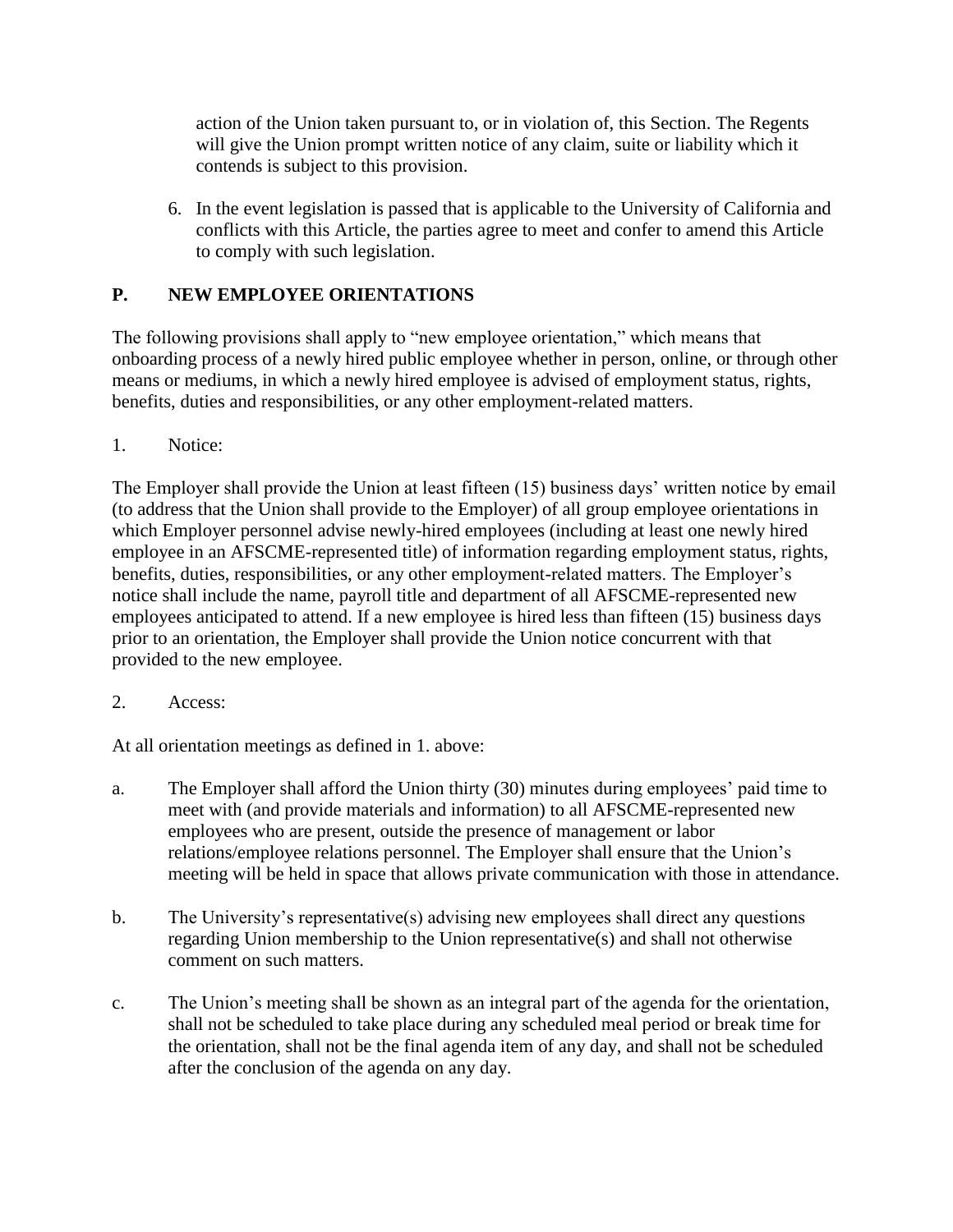- d. At the sole discretion of the Union, the Union's representatives at the Union meeting may be staff representatives and/or union stewards/MAT Leaders. Up to two (2) of the Union's representatives may be union stewards/MAT Leaders in a without-loss-ofstraight-time pay status, provided use of the release time would not interfere with operational needs and has received prior supervisory approval. The hours so used shall be deducted from the ten (10) hours per month allotted in Article 9 – Grievance, Section F-2.
- 3. Alternate Access:

The provisions in this Paragraph shall apply in lieu of the provisions above when: (a) new employee orientation is individualized; or (b) if, within thirty (30) days of beginning work, a new employee did not attend a group orientation meeting pursuant to Paragraphs 1 and 2. The Union is not entitled to access again (for the purpose of new employee orientation) to any newly hired employee who has already attended a group new employee orientation pursuant to Paragraphs 1 and 2.

- a. On a monthly basis, the Employer shall provide the Union with a list showing the name, title and department of all AFSCME-represented employees who did not, within the first thirty (30) days after beginning work, attend a group new employee orientation meeting pursuant to paragraphs 1 and 2.
- b. For each AFSCME-represented new employee who did not, within the first thirty (30) days after beginning work, attend a group new employee orientation meeting, the Union shall have the right to promptly meet with that employee to provide materials and information. If interested in holding such a meeting, the Union shall provide the Employer notice of its desire to do so within ten (10) business days of its receipt of the aforementioned list from the Employer. To arrange such a meeting, the Union shall notify the Employer's designated Labor Relations representative of the Union's desire to schedule such a meeting and shall work together with the designated Labor Relations representative to schedule a period of thirty (30) minutes during normal working hours, for up to two (2) Union representatives to meet with (and provide materials and information to) the new employee or employees. The meeting shall be held outside the presence of management personnel or management representatives, in space that ensure privacy. If the aforementioned list shows five (5) or more employees from a particular location, the Union and the Labor Relations representative shall work together to schedule a mutually agreeable period of thirty (30) minutes for the Union to meet privately with that group of employees, rather than individually with employees within that group.
- c. The new employee or employees shall attend the Union meeting in without-loss-ofstraight-time pay status. The Union representatives at the meeting may be staff representatives and/or union stewards/MAT Leaders. Union stewards/MAT Leaders shall attend in a without-loss-of-straight-time pay status, provided use of the release time would not interfere with operational needs and has received prior supervisory approval.